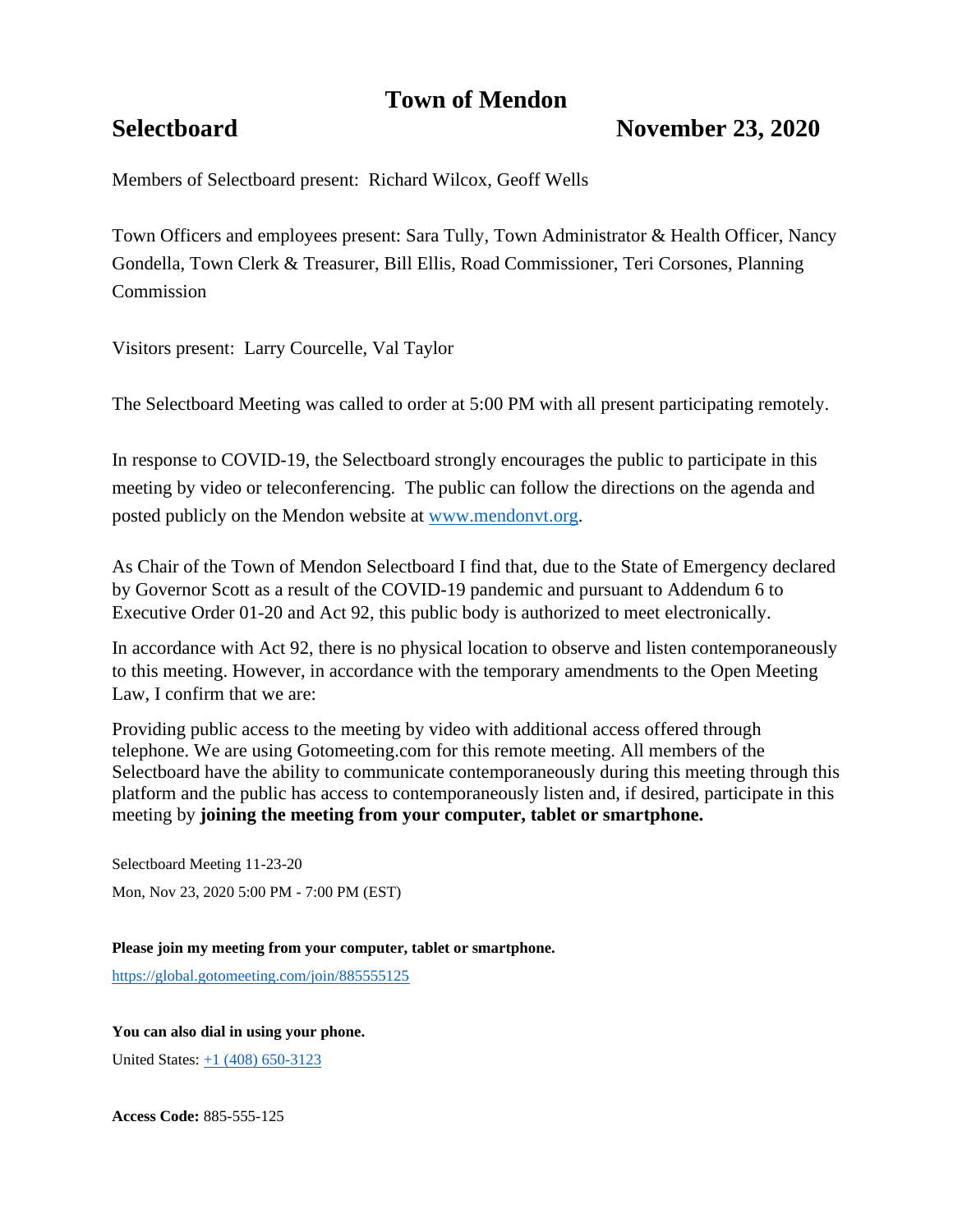New to GoToMeeting? Get the app now and be ready when your first meeting starts:

<https://global.gotomeeting.com/install/885555125>

- a) Providing public notice of instructions for accessing the meeting. We previously gave notice to the public of the necessary information for accessing this meeting, including how to access the meeting using telephone and video in our posted meeting agenda. Instructions have also been provided on the town website at: www.mendonvt.org.
- b) Providing a mechanism for the public to alert the public body during the meeting if there are problems with access. If anybody has a problem, please *e-mail mendonclerk@comcast.net* and
- c) Continuing the meeting if necessary. In the event the public is unable to access this meeting, it will be continued to a time and place certain.

Please note that all votes taken during this meeting that are not unanimous will be done by roll call vote, in accordance with the law.

Let's start the meeting by taking a roll call attendance of all members participating in the meeting.

Roll call: Richard Wilcox, Geoff Wells

Agenda: R. Wilcox moved to approve the agenda with the addition of Structures Grant 07-61. Motion seconded by G. Wells. The Selectboard unanimously approved the motion.

## Announcement

The Town of Mendon is accepting applications for a Highway Maintenance/Equipment Operator and Building/Grounds Maintenance. This is a full-time position. Information can be found on the town website at [www.mendonvt.org.](http://www.mendonvt.org/)

# Administrative Matters

*Selectmen's Orders* were reviewed. Motion by R. Wilcox to approve orders in the amounts of \$239,820.86 for period ending 11/19/20 and to approve payroll in the amount of \$9,408.18 for the period ending 11/14/2020. Motion seconded by G. Wells.

Minutes of Previous Meeting: R. Wilcox moved to approve the minutes of 11/9/20. Motion seconded by G. Wells. The motion passed.

## Business

*Selectboard Vacancy* The Selectboard received two letters of interested to fill the vacancy on the Selectboard submitted by Val Taylor and Larry Courcelle. The Selectboard is charged with appointing an individual to serve on the Selectboard until the next election in March 2021. At which time two Selectboard seats will be up for election a two year term and a three year term.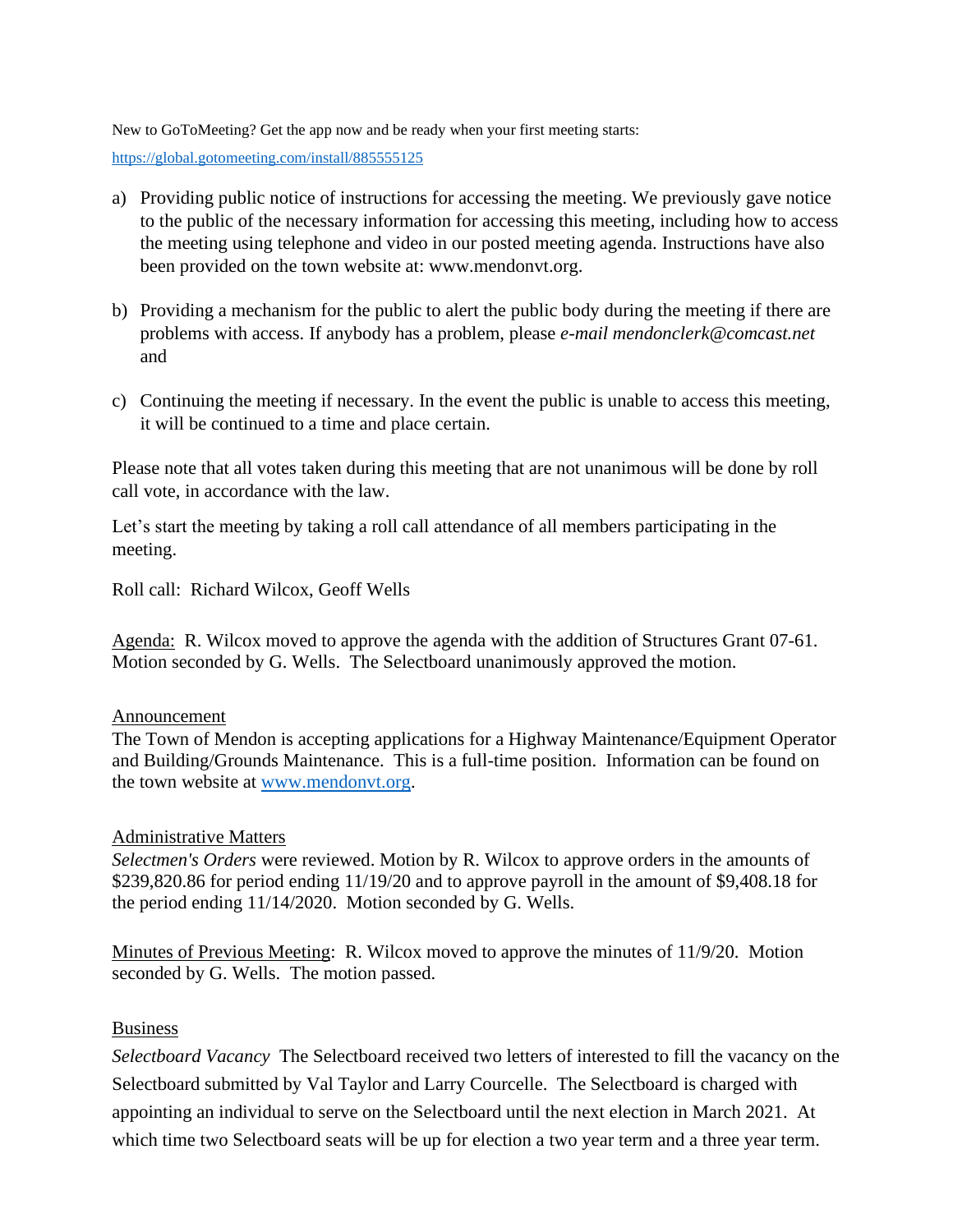V. Taylor and L. Courcelle expressed interest in running for a term in March 2021. R. Wilcox thanked both of them for expressing interest to serve on the Selectboard and encouraged both to run in March. R. Wilcox moved to appoint L. Courcelle to the Selectboard until the next election. The motion was not seconded. A discussion ensued as to the procedure for filling the vacant seat if the Selectboard did not appoint someone to fill the vacancy. S. Tully informed the Board the Town would warn a Special Election to fill the vacancy. G. Wells seconded the motion on the floor to appoint L. Courcelle. The motion passed. L. Courcelle will become an official member of the Selectboard upon taking the Oath of Office with Town Clerk, Nancy Gondella.

*Community Visit* S. Tully reported that she and Judy Barone reached out to former members of the Community Visit Steering Committee and volunteers and received enough continued interest to start up the project again. The Community Visit was abruptly postposed because of the onset of the COVID-19 pandemic in March. The Vermont Council on Rural development is willing to assist Mendon in implementing a hybrid version of the Community Visit Program. Anyone interested in taking a leadership roll in the planning for this dynamic program of civil engagement, please contact Sara Tully at [mendonadmin@comcast.net](mailto:mendonadmin@comcast.net) or 802-558-3935.

*Budget 21-22 & Reserve Funds* The Selectboard conducted a lengthy review of the 2021-2022 proposed budget.

COVID-19 Response & Town Government Operations- COVID is sharply on the rise in VT. The Selectboard conducted an Emergency Meeting on November 17, 2020 to amend safety plans and procedures to comply with the Executive Order. Municipal Operations have been amended to maximize remote work. All municipal operations are fully functional. The town continues wo work on the Continuity of Operations Plan. All departments are recommended to plan a depth of personnel in each vital role three people deep. ACOVID-19 memo regarding new safety procedure was sent to all employees & officials

Due to COVID-19, the legislature has authorized Town Meeting to be conducted remotely and budgets to be approved by Australian ballot. N. Gondella stated this decision must be made at least 30 days before Town Meeting, but recommended it be made now so town officials can start getting the word out. Motion by R. Wilcox to vote the 2021-2022 municipal budget by Australian ballot in March 2021. Motion seconded by G. Wells. The motion passed.

*Rutland City Fire Department False Alarms* P. Douglas discussed excessive false alarms in which the Rutland City Fire Department have been required to respond. The calls are a gross waste of time and resources. Violation notices of the False Alarm Ordinance will be sent for